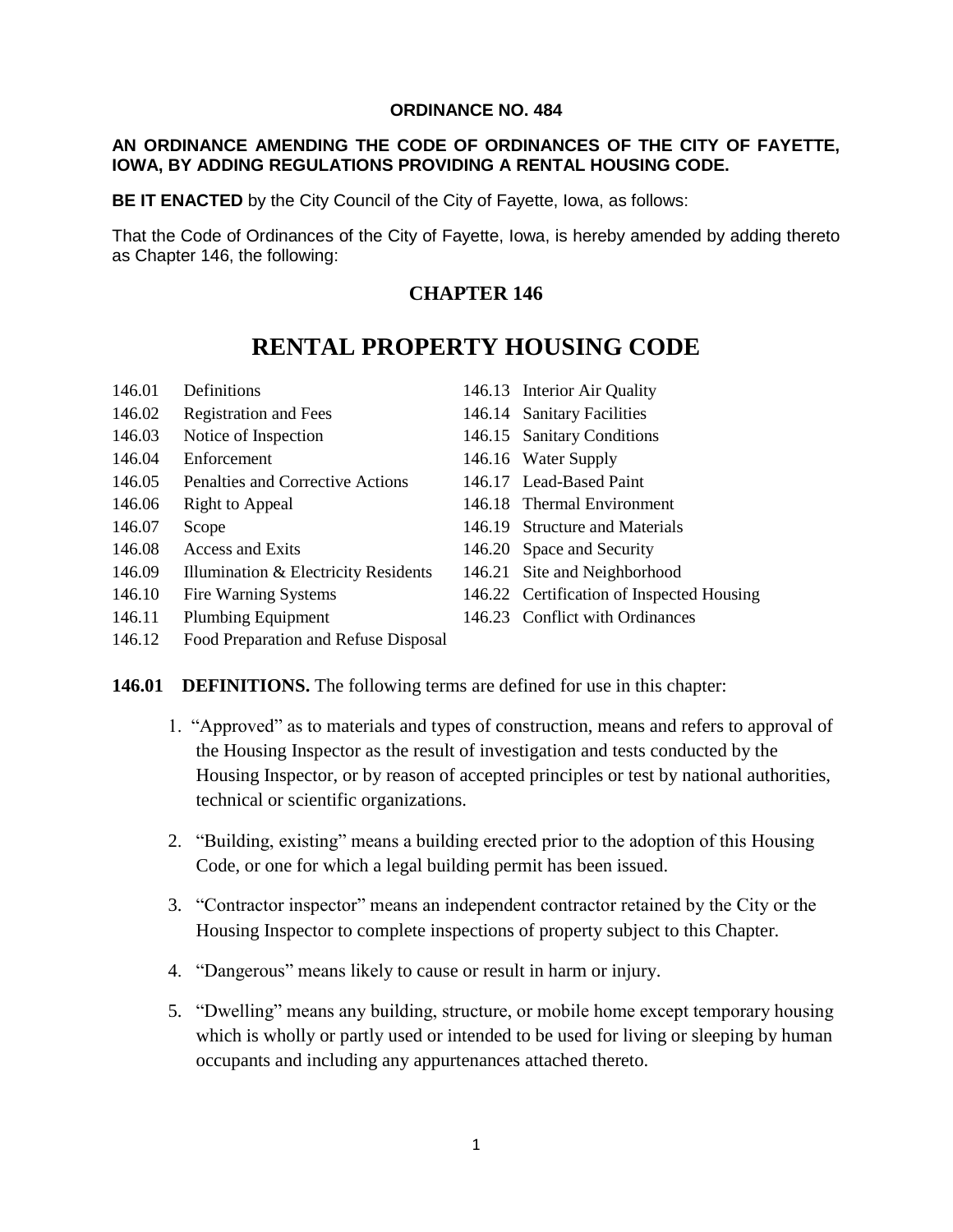- 6. "Dwelling unit" means any mobile home, room, or group of rooms located with a building forming a single habitable unit with facilities that are used for living, sleeping, cooking, or eating or both by one family.
- 7. "Dwelling unit, rental" means any dwelling unit which is or is intended to be rented, leased, let, or hired out to be occupied.
- 8. "Egress" means an arrangement of existing facilities to assure a safe means of exit from buildings.
- 9. "Emergency" means a situation which poses an immediate risk to health, life, property, or environment.
- 10. "Family" means an individual, or two or more persons related to one another by blood, marriage, or legal adoption, including foster children, and not more than two roomers; or in the alternative, not more than three unrelated persons.
- 11. "Grievance Board" means a board established pursuant to this Chapter consisting of three members who shall be appointed by the Mayor and City Council and shall exercise the powers and duties as specified herein.
- 12. "Hazardous" means a situation which poses a level of threat to life, health, property, or environment. Most hazards are dormant or potential, with only a theoretical risk of harm; however, once a hazard becomes "active" it can create an emergency situation.
- 13. "Housing Inspector" means the individual and the individual's designated representatives appointed by the City Council to administer and enforce the Housing Code. Housing Inspector is also known as the enforcement official.
- 14. "Lead-based paint" means any paint containing more lead than the level established by the U.S. Consumer Product Safety Commission as being the "safe" level of lead in residential paint and paint products.
- 15. "Multiple-unit residential building" means a residential building, an apartment house or a portion of a building or an apartment house with four or more units, hotel, motel, dormitory or rooming house.
- 16. "Owner" means any person, agent, partnership, or corporation having a legal or equitable interest in the property.
- 17. "Sleeping room" means a room which has two working electrical outlets, an overhead light and a window to the outside.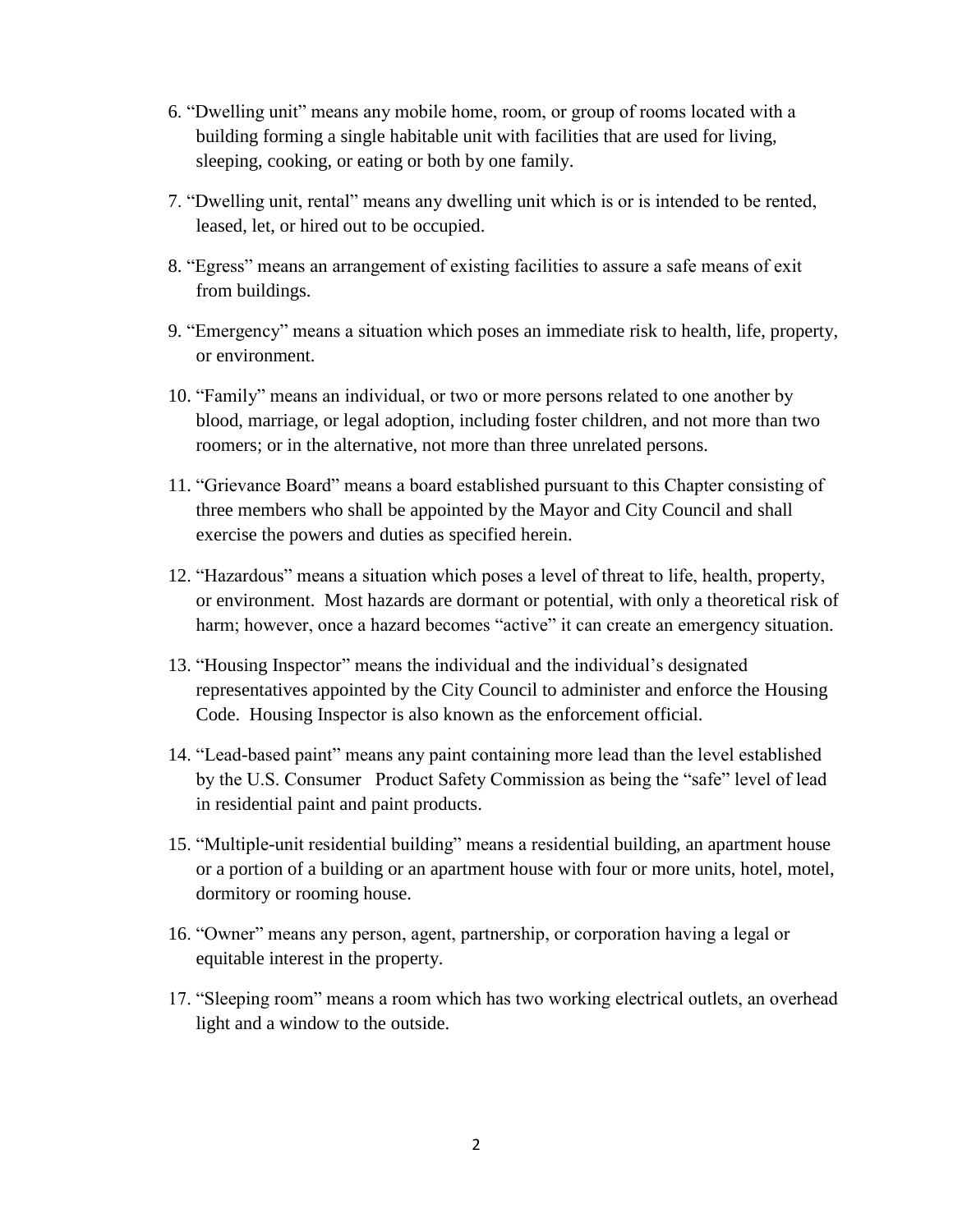- 18. "Temporary housing" means any tent, trailer, motor home or other structure used for human shelter for less than seventy-two (72) hours, which is designed to be transported and which is not attached to the ground, to another structure, or to any utility system on the premises.
- 19. "Unit" means residential space for the private use of a family, including individuals who comprise a family, such as an apartment, housing or independent group residence, which contains a living room, kitchen area, bathroom, and bedroom.
- 20. "Unsafe" means lacking in security or safety, involving or causing danger or risk, liable to hurt or harm.

### **146.02 REGISTRATION AND FEES.**

- 1. Notification Required. No person shall operate a rental dwelling unit or rental of mobile homes unless the person has first registered such rental unit with the City. There shall be no fee for such notification. Rental Registration forms can be found online at [www.fayetteiowa.com](http://www.fayetteiowa.com/) under the government/rental registration tab or at City Hall at 11 S. Main Street, Fayette, IA 52142.
- 2. Inspection Fees. The following fee schedule shall apply and are subject to change via Resolution of the City Council:
	- A. Initial inspections, as set forth in the Plan of Inspection \$60.00 per hour plus the amount of the bill submitted to the City by the contract inspector for inspection of the exterior structure, common areas, basement, attic. The initial inspection is paid by the City.
	- B. Complaint inspections \$60.00 per hour plus the amount of bill submitted to the City by the contract inspector for complaint inspection and recheck, if a violation of the Housing Code is found; no fee to property owner if no violation of the Housing Code is found, however a fee of \$100.00 plus the amount of the bill submitted to the City by the contract inspector shall be assessed to the complainant for complaints found to be unfounded and filed simply to harass or badger the property owner.
	- C. Re-inspection A fee of \$60 per hour will be charged for each scheduled reinspection following the initial re-inspection. The re-inspection is paid by the property owner.
	- D. "No Shows" (scheduled inspections in which the owner, operator, agent, tenant, or other representation of the owner is not present to permit the inspector entrance to the premises or any inspection that is rescheduled with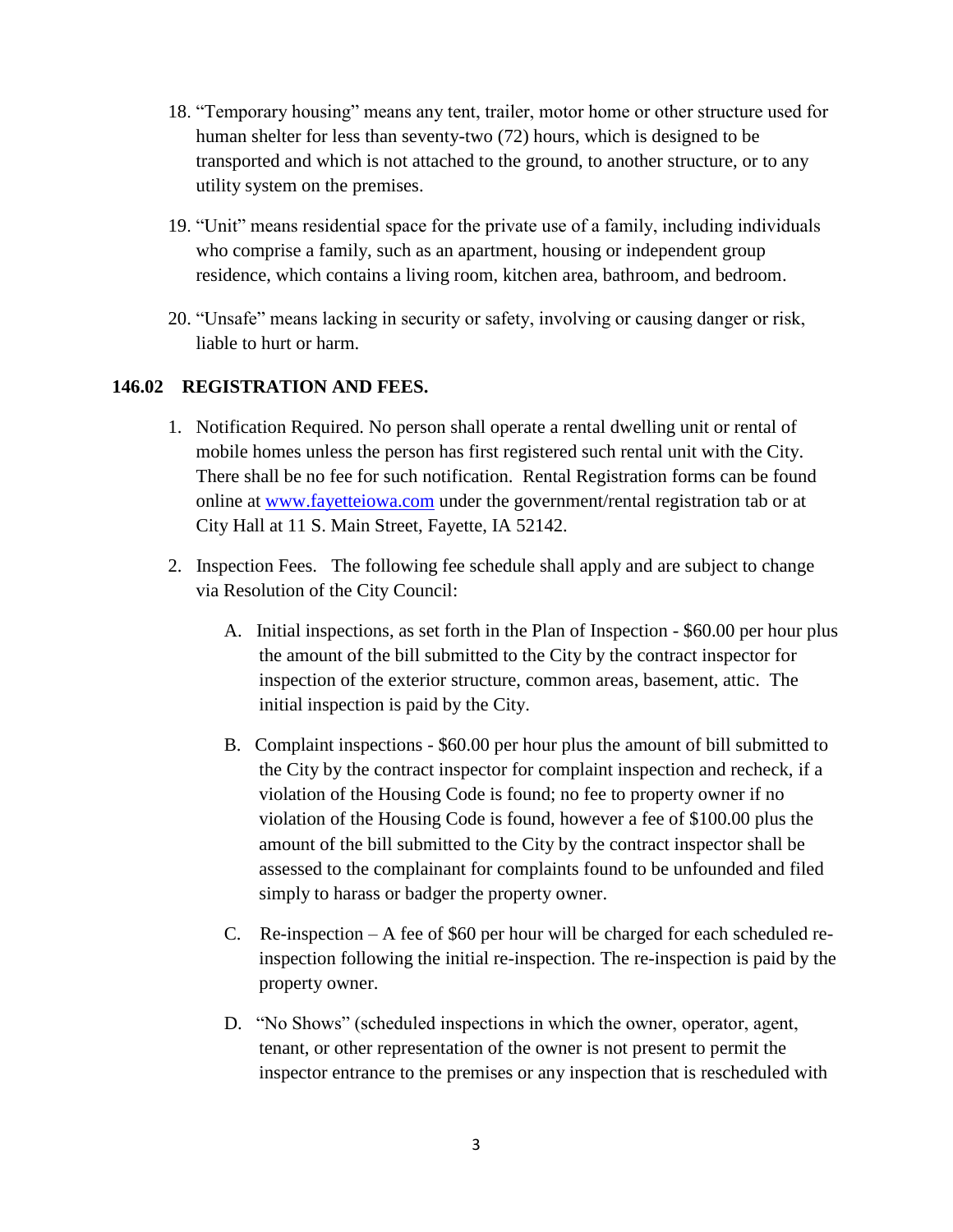less than two (2) hours advanced notice). A fee of \$120.00 will be charged for each scheduled inspection listed as a "no show."

E. The fee for re-inspections and "no shows" is based on the number of rechecks and/or "no shows" as depicted in the following chart plus the costs to the City as billed by the contract inspector:

| Initial inspection per hour (City pays)                    | \$60.00  |
|------------------------------------------------------------|----------|
| First re-inspection per hour (Property Owner Pays)         | \$60.00  |
| Second re-inspection per hour (Property Owner Pays)        | \$60.00  |
| Third or more re-inspection per hour (Property Owner Pays) | \$120.00 |
| No show (Property Owner Pays)                              | \$120.00 |

- F. Penalty for Late Payments. If payment of inspection and re-inspection fees is not made within thirty (30) days of the billing date the owner shall be charged a late payment fee of twenty-five dollars plus interest on the original fees beginning 30 days after the said due date. The City shall send a notice of the late payment fee to such owner by first class mail to the owner's personal or business mailing address. Any unpaid penalty, fine, fee, or interest shall constitute a lien on the real property and may be collected in the same manner as a property tax. However, before a lien is filed, the City shall send a notice of intent to file a lien to the owner of the housing by first class mail to such owner's personal or business mailing address. If payment of a fee due from an unfounded complaint is not made within thirty (30) days of the billing date the complainant shall be charged a late payment fee of twenty-five dollars plus interest on the original fee beginning 30 days after the said due date. The City shall send a notice of the late payment fee to such complainant by first class mail to the complainant's personal or business mailing address.
- G. Appeals Process. The late payment fee and the interest shall not accrue if such owner files an appeal with the City Clerk within 5 business days of receipt of the notice of same. The matter shall be heard by the City Council appointed Grievance Board and notice to the person so appealing shall be given by regular mail to the owner's personal or business mailing address. At the conclusion of the hearing, the Grievance Board shall render a written decision as to whether or not the late payment fee and interest shall accrue. If the owner is not satisfied with the Grievance Board's decision, then they may be heard by the Fayette City Council who will make the final and binding decision.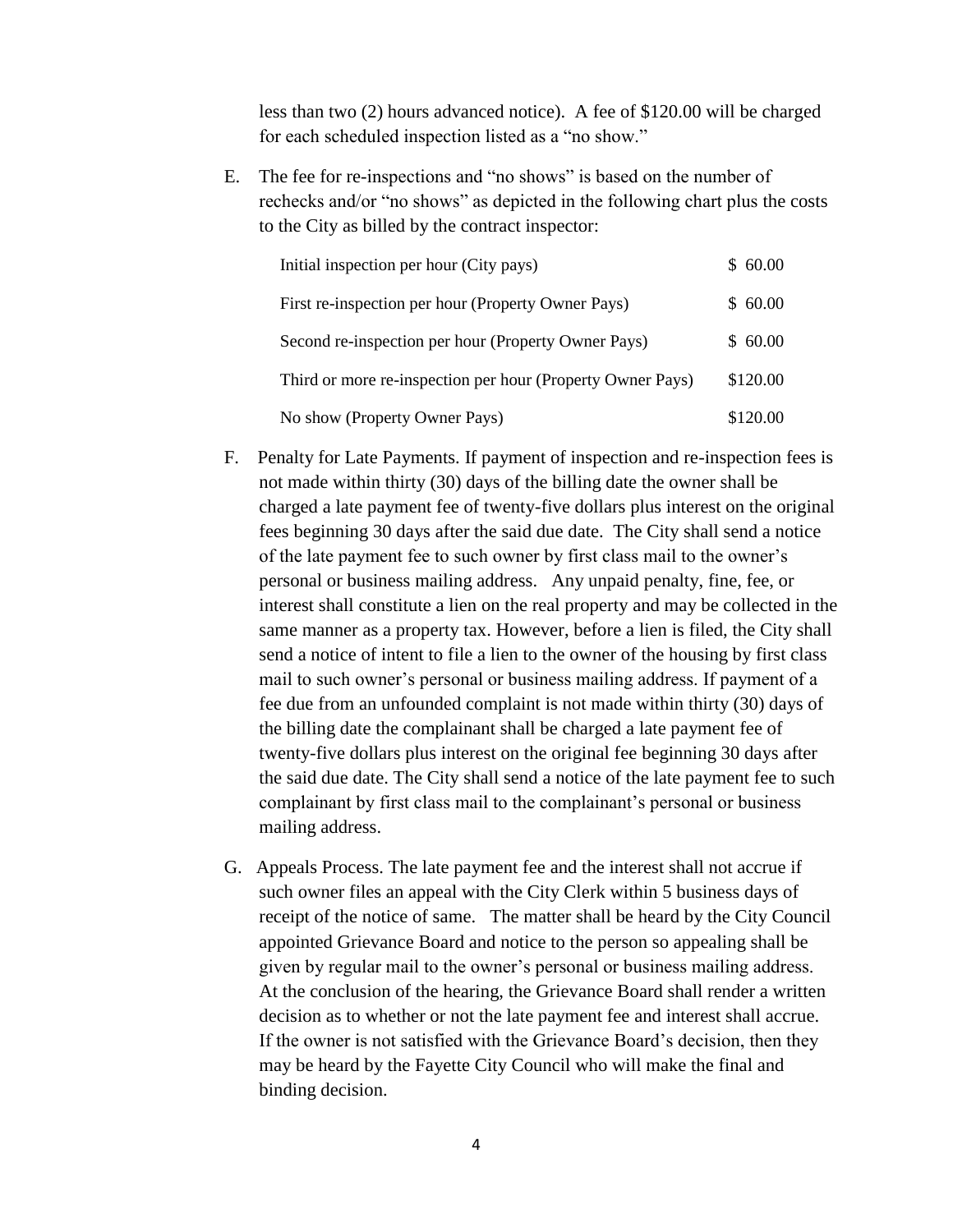#### **146.03 NOTICE OF INSPECTION**

1. Notice of intent to inspect will be sent via certified mailing or served by a Fayette Police Officer to the owner of the property. The owner must notify the tenant of the date and time of inspection to ensure entry by the Housing Inspector. The inspection notice shall be at least 24 hours from posting of notice or 72 hours from mailing of notice.

# **146.04 ENFORCEMENT.**

- 1. Authority. The Mayor and the Police Chief are authorized and directed to enforce all of the provisions of this Rental Housing Code.
- 2. Right of Entry.
	- A. Whenever necessary to make an inspection to enforce any of the provisions of this Housing Code, or whenever the Housing Inspector or the Housing Inspector's authorized representative has reasonable cause to believe that there exists in any building or upon any premises any condition or code violation which makes such building or premises unsafe, dangerous or hazardous, the Housing Inspector may enter such building or premises at all reasonable times to inspect the same to perform any duty imposed upon the Housing Inspector by this Code, provided that if such building or premises be occupied, the Housing Inspector shall first present proper credentials and request entry. If such building or premises be unoccupied, the Housing Inspector shall first make a reasonable effort to locate the owner or other persons having charge or control of the building or premises and request entry. If such entry is refused, the Housing Inspector or the Housing Inspector's authorized representative shall have recourse to every remedy provided by law to secure entry.
	- B. When the Housing Inspector shall have first obtained a proper inspection warrant or other remedy provided by law to secure entry, no owner or occupant or any other persons having charge, care or control of any building or premises shall fail or neglect, after proper request is made as provided in this section, to promptly permit entry by the Housing Inspector for the purpose of inspection and examination pursuant to this Code.
- 3. Inspections. All building or structures within the scope of this Housing Code shall be subject to inspection in accordance with and in the manner provided by this Code and the Building Code. A passing inspection for federal housing purposes has no weight or bearing upon compliance with this Rental Housing Code.
- 4. Requirements Not Covered by Code. Any requirement not specifically covered by this Housing Code but found necessary for the safety, health, and general welfare of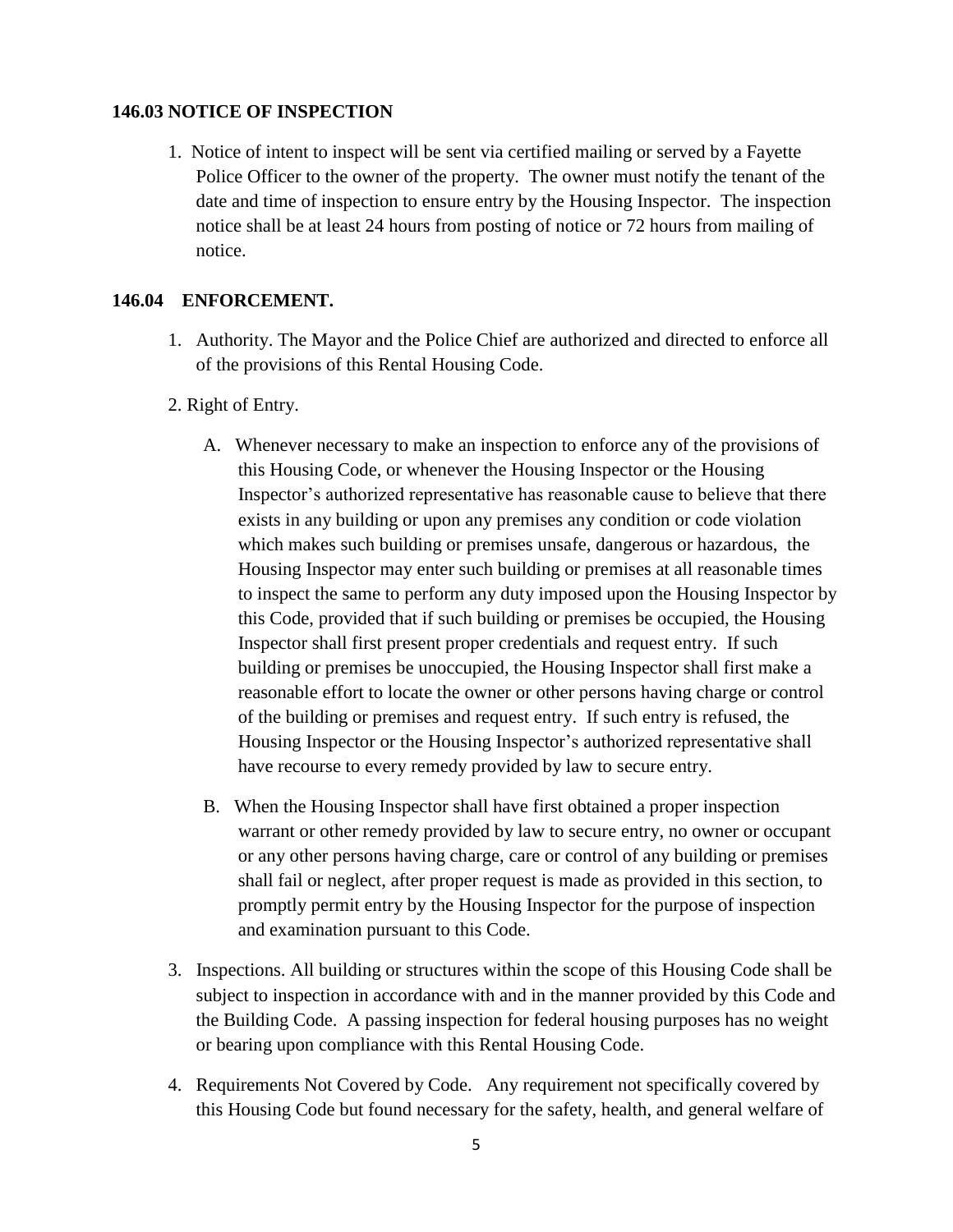the occupants of any dwelling shall be determined by the Housing Inspector subject to appeal to the City Council.

- 5. Notice of Violation. Whenever the City receives notice of complaint of violation, unless determined by the Housing Inspector, Mayor, or City Council to be an emergency, the complaining party shall first provide written proof to the City of an attempt to contact the property owner in regard to the complaint. If no such attempt has been made, City staff may assist the complainant in making such communication, via form letter to the property owner. Whenever the Housing Inspector determines that any dwelling, dwelling unit or rooming unit, or the premises surrounding any of these, fails to meet the requirements set forth in this Housing Code or applicable rules and regulations issued pursuant thereto, the Housing Inspector, in accordance with existing legislation, shall issue a written notice setting forth the alleged failures, and advising the owner, occupant, operator or agent that such failures must be corrected.
- 6. Service of Notice. The notice prescribed in subsection 5 of this section shall:
	- A. Be served upon the owner, occupant, operator, or agent of the dwelling, dwelling unit or rooming unit personally or by certified mail, addressed to the owner, occupant, operator or agent. If one or more persons to whom such notice is addressed cannot be found after diligent effort to do so, service may be made upon such persons by posting the notice in or about the dwelling, dwelling unit or rooming unit described in the notice, or by causing the notice to be published in a newspaper of general circulation, for a period of 5 consecutive days.
- 7. Re-inspection. At the end of the period of time allowed for the correction of any violation alleged, the Housing Inspector shall re-inspect the dwelling, dwelling unit, or rooming unit described in the notice. If upon re-inspection, the violations are determined by the Housing Inspector not to have been corrected, the Housing Inspector may initiate legal proceedings for the immediate correction of the alleged violations.
- 8. Emergency Orders. Whenever the Housing Inspector finds that an emergency exists on any premises, or in any structure or part thereof, or in any defective equipment which requires immediate action to protect the public's health and safety or that of the occupants thereof, the Housing Inspector may, with proper notice and service as described in this chapter, issue an order reciting the existence of such an emergency and requiring the vacating of the premises or such action taken as the Housing Inspector deems necessary to meet such emergency. Not with standing other provisions of this Housing Code, such order shall be effective immediately, and the premises or equipment involved shall be placarded immediately upon service of the order. Any person to whom such order is directed shall comply with the order. Such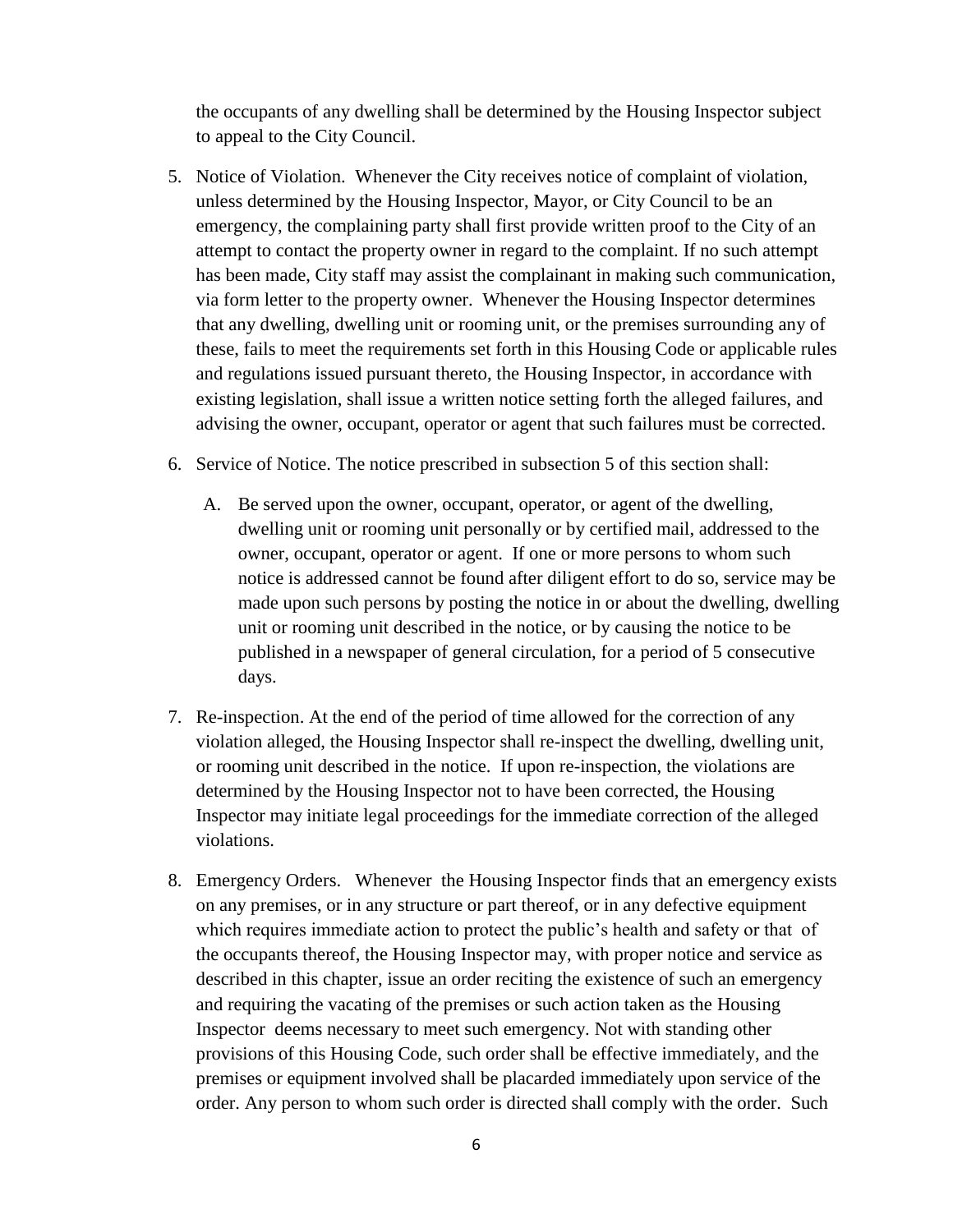person may thereafter, upon petition directed to the Housing Code Board of Appeals, be afforded a hearing as prescribed in this Housing Code. Depending upon the findings of the Board at such hearings as to whether the provisions of this Code and the rules and regulations adopted pursuant to the Code have been complied with, the Board shall continue such order or modify or revoke it.

#### **145.05 PENALTIES AND CORRECTIVE ACTIONS.**

- 1. Actions Authorized. The Housing Inspector shall take any action authorized by this chapter to assure compliance, or to prevent violations of its provisions. Specifically, this may include citation for municipal infractions pursuant to Chapter 3 of this Code of Ordinances. The Housing Inspector may recommend to the City Attorney the institution of other legal or equitable actions for the enforcement of this chapter.
- 2. Each Day a Violation. Each act of violation and every day upon which a violation occurs or continues constitutes a separate offense.
- 3. Applicability. No penalty shall be assessed for a violation of this chapter as for the time that the dwelling unit is vacant and remains vacant. However, no dwelling unit for which an order or notice of an alleged violation of this code has been issued may be reoccupied until such time that the violation has been corrected and a Certificate of Inspected Housing has been issued. In the event that a dwelling or dwelling unit become vacant before the violation has been corrected and a Certificate of Inspected Housing has been issued, the Housing Inspector may post a notice on or about the dwelling or dwelling unit. The notice shall state the described dwelling or dwelling unit contains Housing Code violations and that such dwelling or dwelling unit shall not be occupied until such time that the violations have been corrected and a Certificate of Inspected Housing has been issued. It is the responsibility of the owner or agent to inspect the premises at least every thirty (30) days to make sure the notice is still posted on the property. It shall be a violation of this Code to remove or deface such notice until a Certificate of Inspected Housing has been issued. It is the responsibility of the owner or agent to notify the Housing Inspector within 72 hours if the notice is removed prior to the issuance of the Certificate of Inspected Housing.
- 4. Prosecution. In case there is no prompt compliance with any violation order, the Housing Inspector may issue a citation pursuant to Section 805.1 through 805.5 of the Code of Iowa and request the City Attorney to institute an appropriate action or proceeding at law to exact the penalty provided herein and, in addition, may ask the legal representative to proceed at law or in equity against the person responsible for the violation for the purpose of ordering the person:
	- A. To restrain, correct, remove the violation or refrain from any further execution of work;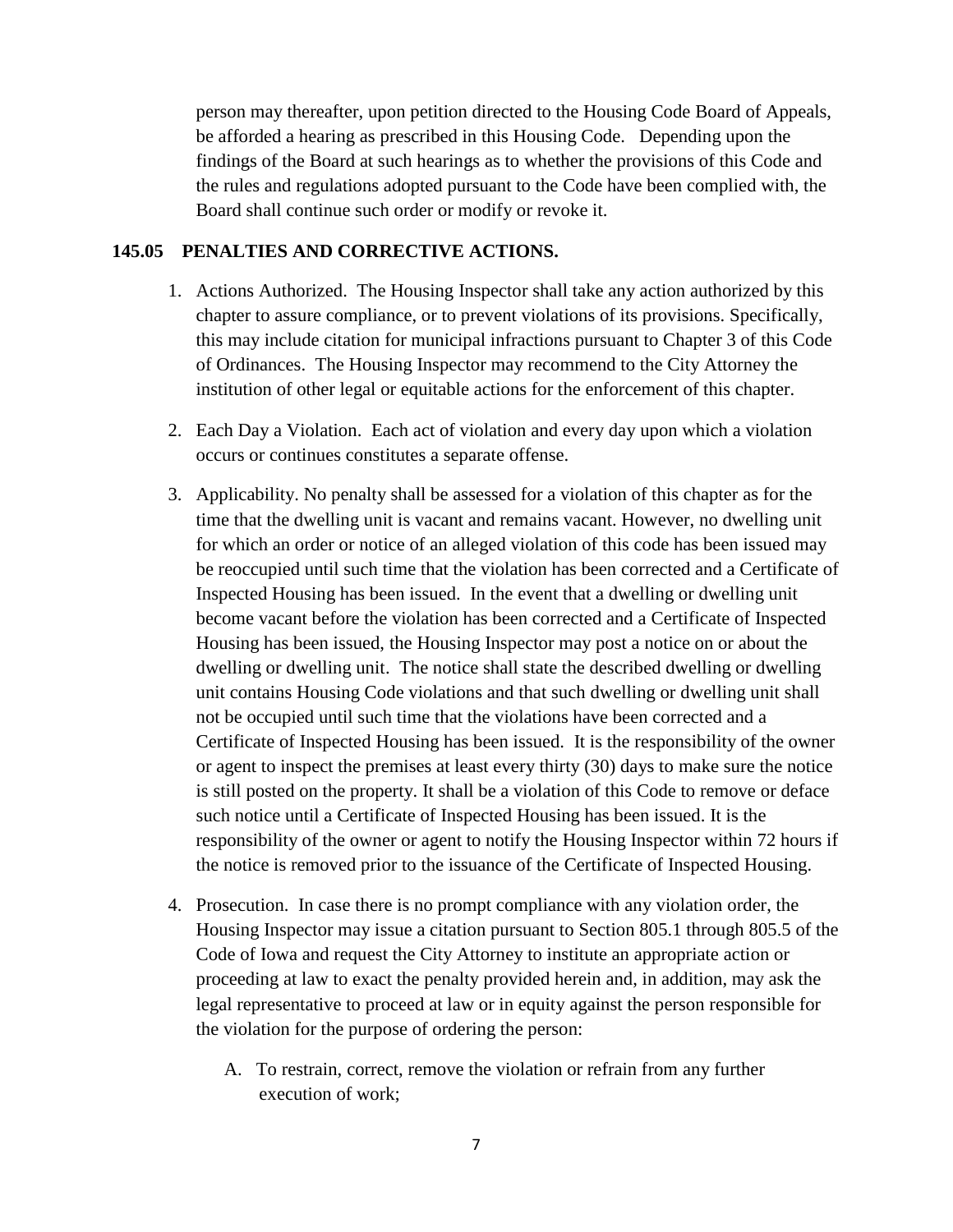- B. To restrain or correct the erection, installation, or alteration of such structure;
- C. To require the removal of work in violation;
- D. To prevent the occupation or use of the structure, or part of the structure erected, constructed, installed, altered or maintained in violation of the provisions of this Code.
- 5. Other Remedies. The City Attorney is authorized to pursue any other remedy available in law or equity to correct violations of the provisions of this Housing Code.
- 6. Penalty. Non-compliance with this chapter will be considered a municipal infraction according to Chapter 4 of the Fayette City Code.

#### **146.06 RIGHT TO APPEAL.**

- 1. Housing Code Appeals. In order to provide reasonable variances for existing structures which cannot practicable meet the standards in the Housing Code, but are not unsafe for habitation, a person aggrieved by a written notice of this Housing Code may file for an appeal as provided below.
- 2. Appeals Process.
	- A. Any person aggrieved by a written notice of the City issued in connection with any alleged violation of this Housing Code or of any applicable rule or regulation issued pursuant to the Housing Code or by any order requiring repair or demolition, may apply in writing to the City Appointed Grievance Board for a reconsideration of such notice or order provided that such application is made within thirty (30) calendar days after the date of postmark of notice or proof of service.
	- B. As soon as practicable after receiving a written appeal, the City appointed Grievance Board shall hold a public meeting to consider the appeal. The applicant shall be advised in writing of the time and place of such meeting at least four (4) days prior to the date of the meeting. At such meeting, the applicant shall be given an opportunity to be heard and to show cause why such notice or order should be modified, extended, withdrawn or variance granted. The City Grievance Board may, in its discretion, hold a public hearing on any matter brought before the Board. If the owner is not satisfied, then they may request an appeal to the City Council in writing within 10 days of the Grievance Boards decision.
	- C. The City Council, by a majority vote, may sustain, modify, or withdraw the notice or order. In granting an extension or variance of any notice or order, the City Council shall observe the following conditions: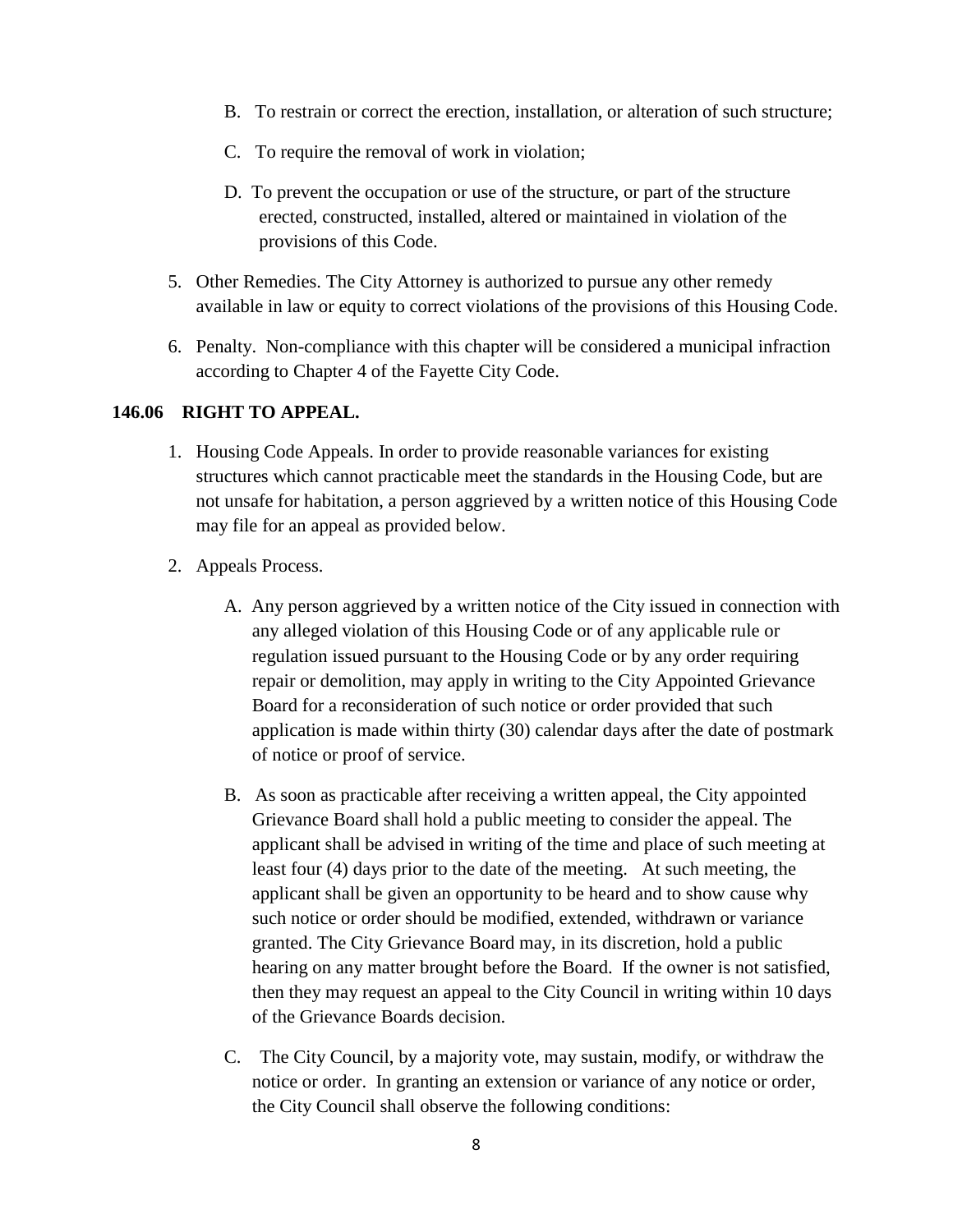- (1) The City Council may grant an extension of time for the compliance of any notice or order for not more than 18 months subject to appropriate condition and provided that the City Council makes specific findings of fact based on evidence relating to the following:
	- a. That there are practical difficulties or unnecessary hardships in carrying out the strict letter of any notice or order.
	- b. That such an extension is in harmony with the general purpose and intent of this Housing Code in securing the public health, safety, and general welfare.
	- (2) The City Council may grant a variance in a specific case and from a specific provision of this Housing Code subject to appropriate conditions and provided the City Council makes specific findings of fact based on evidence relating to the following:
		- a. That there are practical difficulties or unnecessary hardships in carrying out the strict letter of any notice or order.
		- b. That the effect of the application of the provisions would be arbitrary in the specific case.
		- c. That an extension would not constitute an appropriate remedy for these practical difficulties or unnecessary hardships in this arbitrary effect.
		- d. That such variance is in harmony with the general purpose and intent of this Housing Code in securing the public health, safety and general welfare.
- D. Failure of any person to file an appeal in accordance with the provisions of this section shall constitute a waiver of the right to an administrative hearing and adjudication of the notice and order or to any portion thereof.
- E. Enforcement of any notice or order issued under this Code shall be stayed during the duration of an appeal of the order, which is properly and timely filed.

**146.07 SCOPE.** The requirements and standards set forth in Section 146.08 through 146.21 of this chapter shall apply to all rental dwelling units and their premises in the City.

**146.08 ACCESS AND EXITS.** Exits serving every building, structure or confined area which are used or intended to be used at any time for human occupancy shall be maintained in accordance with this Housing Code.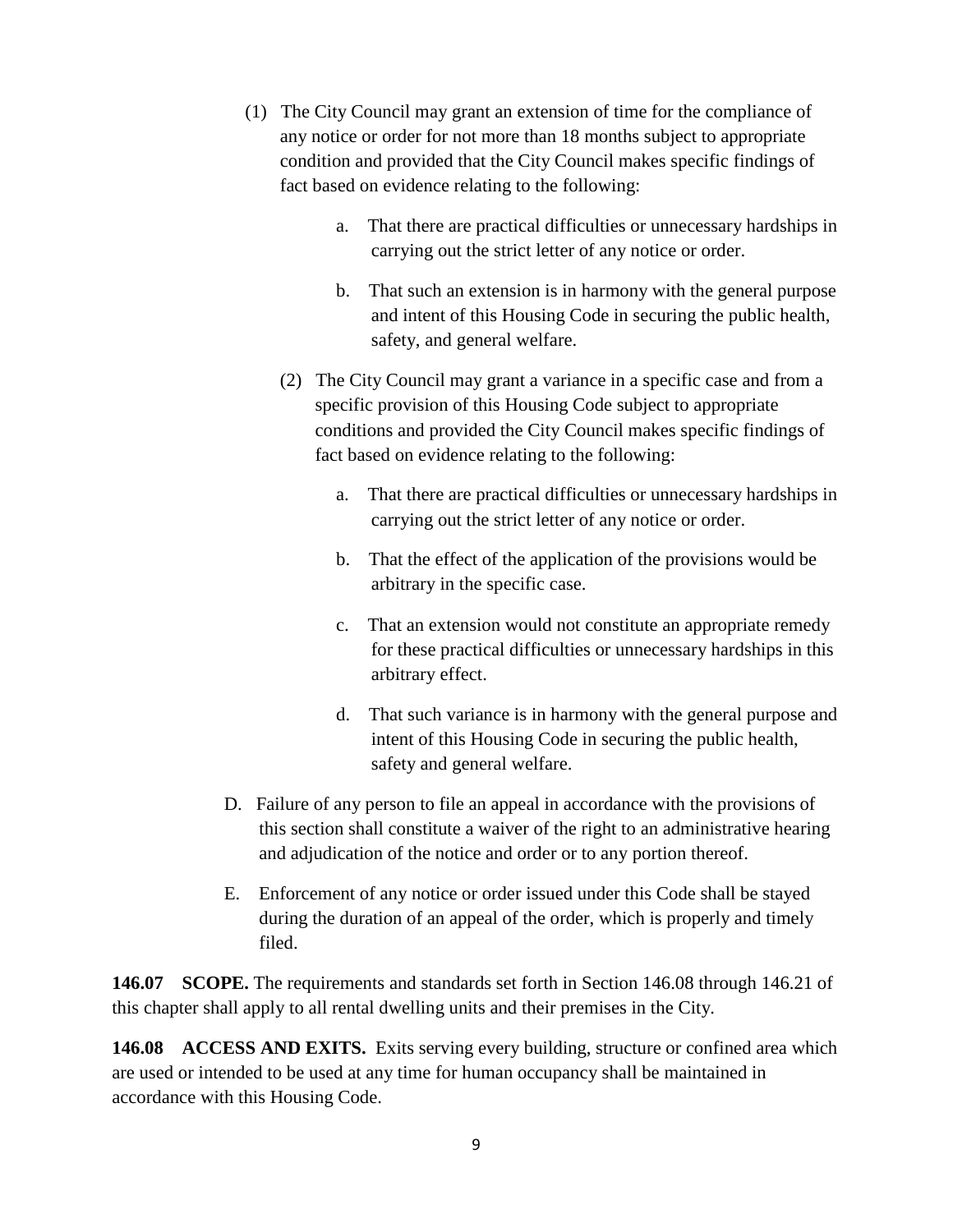- 1. Performance Standards. The dwelling unit shall be usable and capable of being maintained without unauthorized use of other private properties, and the building shall provide an alternate means of egress in case of fire including but not limited to fire stairs or egress through windows. Sole access to the dwelling unit may not be through another dwelling unit. Alternate means of egress may include:
	- A. An openable window if the unit is on the first or second floor or easily accessible to the ground.
	- B. A back door opening onto a porch with a stairway leading to the ground.
	- C. Such other methods as permitted by City or State Fire Codes.
	- D. Required exits shall not be blocked or otherwise unusable.

### **146.09 ILLUMINATION AND ELECTRICITY.**

- 1. Performance Requirement. Each room shall have adequate or artificial illumination to permit normal indoor activities and to support the health and safety of the occupants. Sufficient electrical sources shall be provided to permit use of essential electrical appliances while assuring safety from fire. The following performance standards shall be met:
	- A. Windows must be free of signs of deterioration or missing or broken-out window panes. "Deterioration" means that the window is no longer able to keep out snow or rain; or that broken glass presents a hazard. Window panes must not be dangerously loose. Windows must be able to close.
	- B. The required light fixtures and outlets must be present and working. Light fixtures must be securely fastened to a ceiling or wall.
	- C. The electrical system shall not contain the following:
		- (1) Broken or frayed electrical wires.
		- (2) Bare metal wires not covered by rubber or plastic insulation.
		- (3) Loose or improper wire connections to outlets.
		- (4) Light fixtures hanging from electric wire.
		- (5) Missing cover plates on switches or outlets.
		- (6) Rubber or plastic coated electrical wiring in a room that is mounted on the surface of a wall or ceiling in a manner that allows it to be broken, cut, or damaged in other ways. This standard applies to surface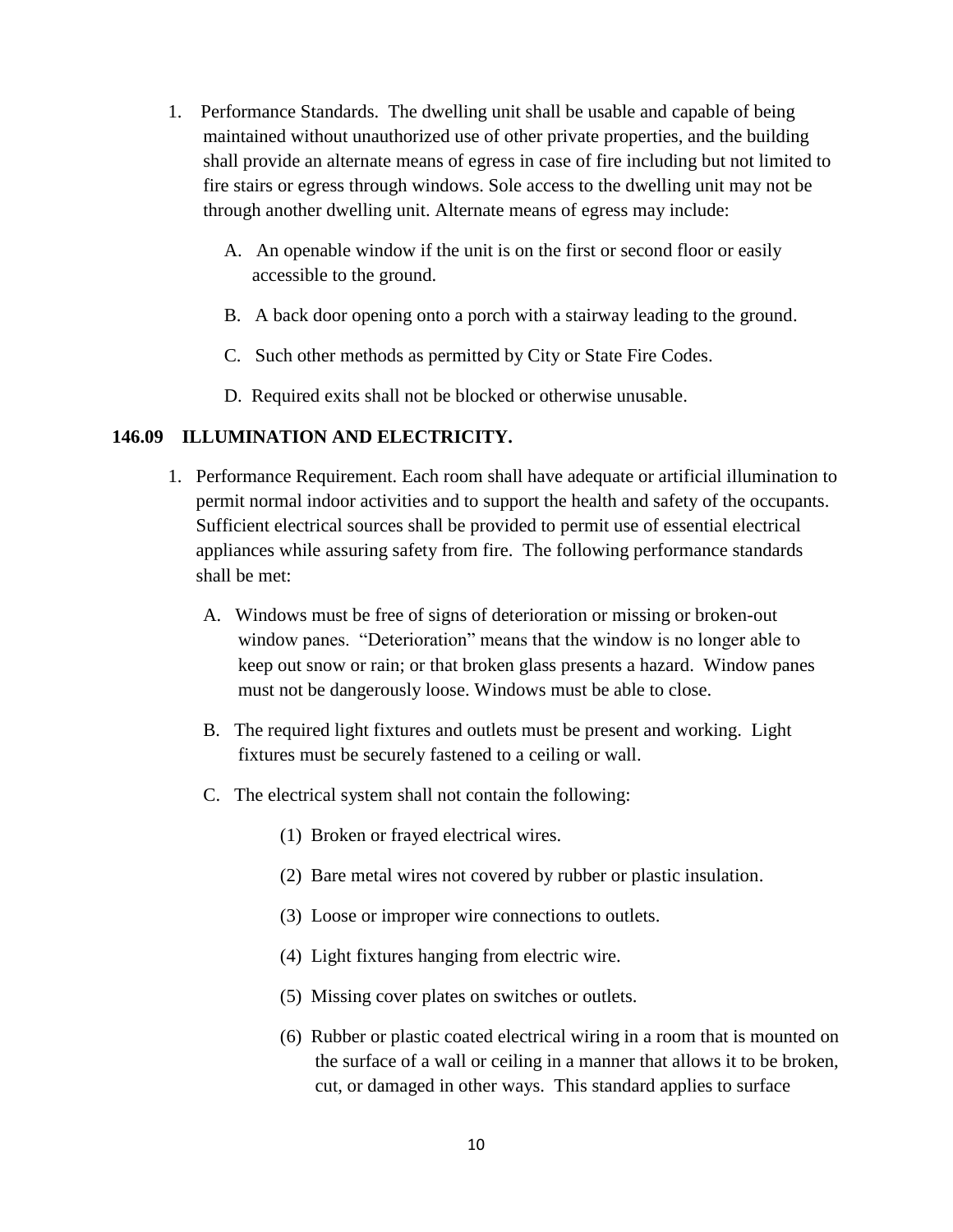mounted non-metallic sheathed wires including, but not limited to "Romex."

- (7) Lamp cord used as part of the permanent wiring.
- (8) Outlets or electric appliances located too near where water might splash. Outlets near any source of water must be G.F.I. compliant.
- (9) Exterior wiring and appliances unsuited to all-weather service.

D. Shared exits, and common hall and stairways in every building, except single family, not new dwellings, shall be reasonable illuminated at any time the building is occupied for travel in such areas.

- 2. Acceptability Criteria. Living and sleeping rooms shall at include at least one window. A light fixture shall be present and working in the bathroom and kitchen area. At least two electric outlets, one of which may be an overhead light, shall be present and operable in the living area, kitchen area and each bedroom area.
- 3. Electrical Equipment. All electrical equipment, wiring, and appliances shall be installed and maintained in a safe manner. All electrical equipment shall be of an approved type and comply with the National Electrical Code in effect at the time of inspection.

**146.10 FIRE WARNING SYSTEMS.** It is the responsibility of the owner, operator, or agent of the dwelling unit to provide smoke detectors conforming to all of the following for each dwelling unit or rooming unit:

- 1. Every dwelling unit and every rooming unit in a rooming house used for sleeping purposes shall be provided with smoke detectors.
	- A. In dwelling units, detectors shall be mounted on the ceiling or wall at a point centrally located in the corridor or area giving access to rooms used for sleeping purposes.
	- B. In an efficiency dwelling unit, the detector shall be centrally located on the ceiling of the main room and central corridor.
	- C. Where sleeping rooms are on an upper level, the detector shall be placed at the center of the ceiling directly above the stairway.
- 2. All detectors shall be located in accordance with approved manufacturer's instructions. When actuated, the detector shall provide an alarm in the dwelling unit or rooming unit.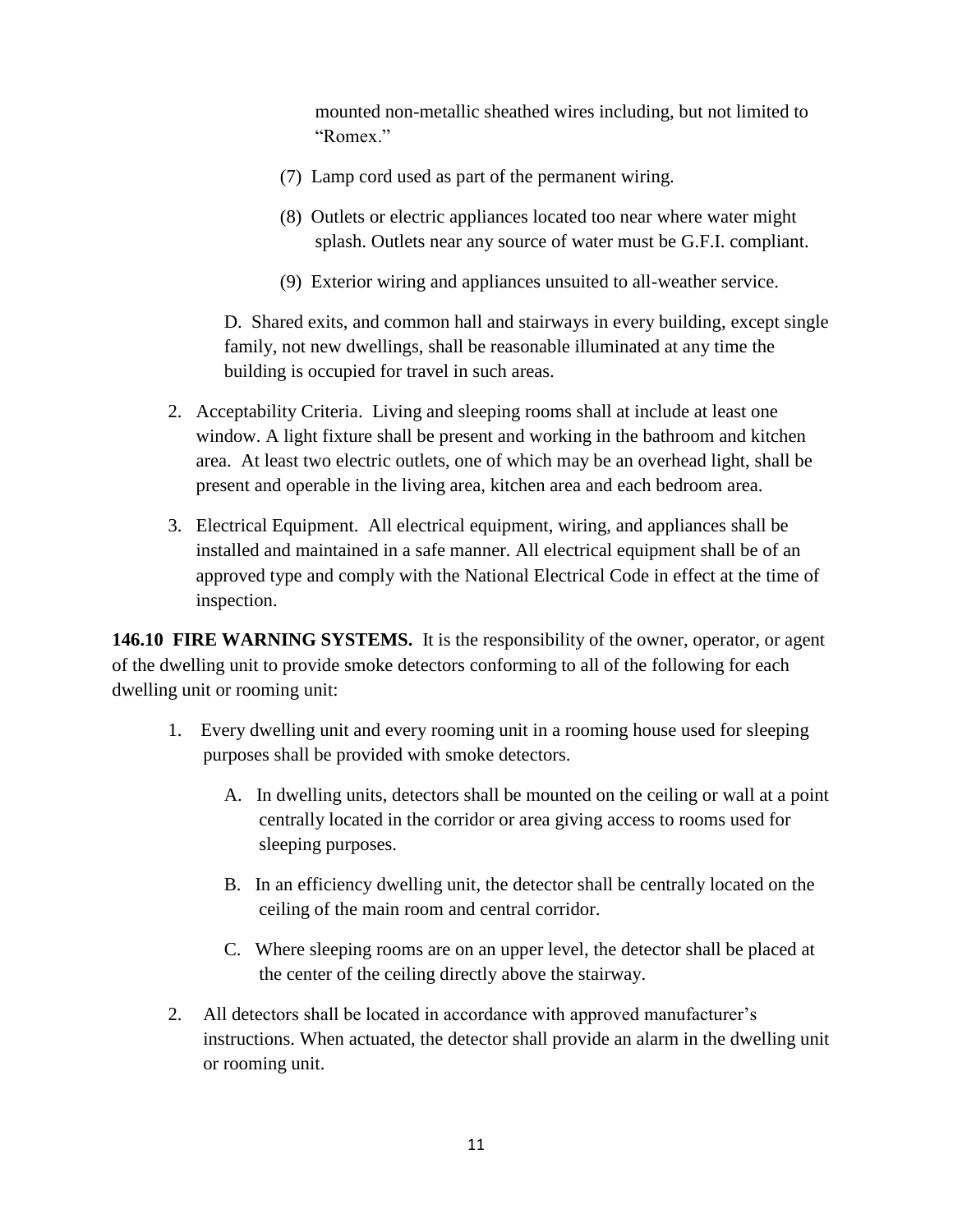- 3. In new construction, required smoke detectors shall receive their primary power from the bonding wiring when such wiring is served from a commercial source. Wiring shall be permanent and without a disconnecting switch other than those required for over- current protection.
- 4. Smoke detectors may be battery operated when installed in existing buildings or in buildings without commercial power, or in existing buildings which undergo alterations, repairs, or additions.
- 5. All multiple-unit residential buildings shall be equipped with at least one smoke detector in each corridor, unless that building is equipped with heat detection devices or a sprinkler system with alarms approved by the State Fire Marshal. It is the responsibility of the tenant to maintain the smoke detectors and to periodically test the smoke detectors in accordance with manufacturer's instructions.

**146.11 PLUMBING EQUIPMENT.** All plumbing equipment, pipes, and appliances shall be installed and maintained in a safe manner. All plumbing equipment shall be of an approved type. The following performance standards shall apply:

- 1. Plumbing pipes and fixtures shall be free from major leaks.
- 2. The hot water heater must be located, equipped, and installed in a safe manner. No combustible materials may be piled up against the heater. The hot water heater must have a temperature-pressure relief valve and discharge line directed toward the floor. Hot water heater flues must have adequate clearance from combustible materials. Hot water heater flues must safely vent exhaust gases and have a slope of at least  $\frac{1}{4}$  inch for each foot of run. The hot water heater must not have any serious leaks.

# **146.12 FOOD PREPARATION AND REFUSE DISPOSAL.**

- 1. Performance Requirement. The dwelling unit shall contain suitable space and equipment to store, prepare, and serve foods in a sanitary manner.
- 2. Performance Standards. The following performance standards shall be applied:
	- A. Adequate space and available hook ups (power sources) shall be available for oven and stove or range and refrigerator.
	- B. The kitchen or kitchen area must have a permanently attached kitchen sink. The sink must have running hot and cold water from the faucets and a properly connected drain with gas trap.
- **146.13 INTERIOR AIR QUALITY.** The following performance standards shall be applied: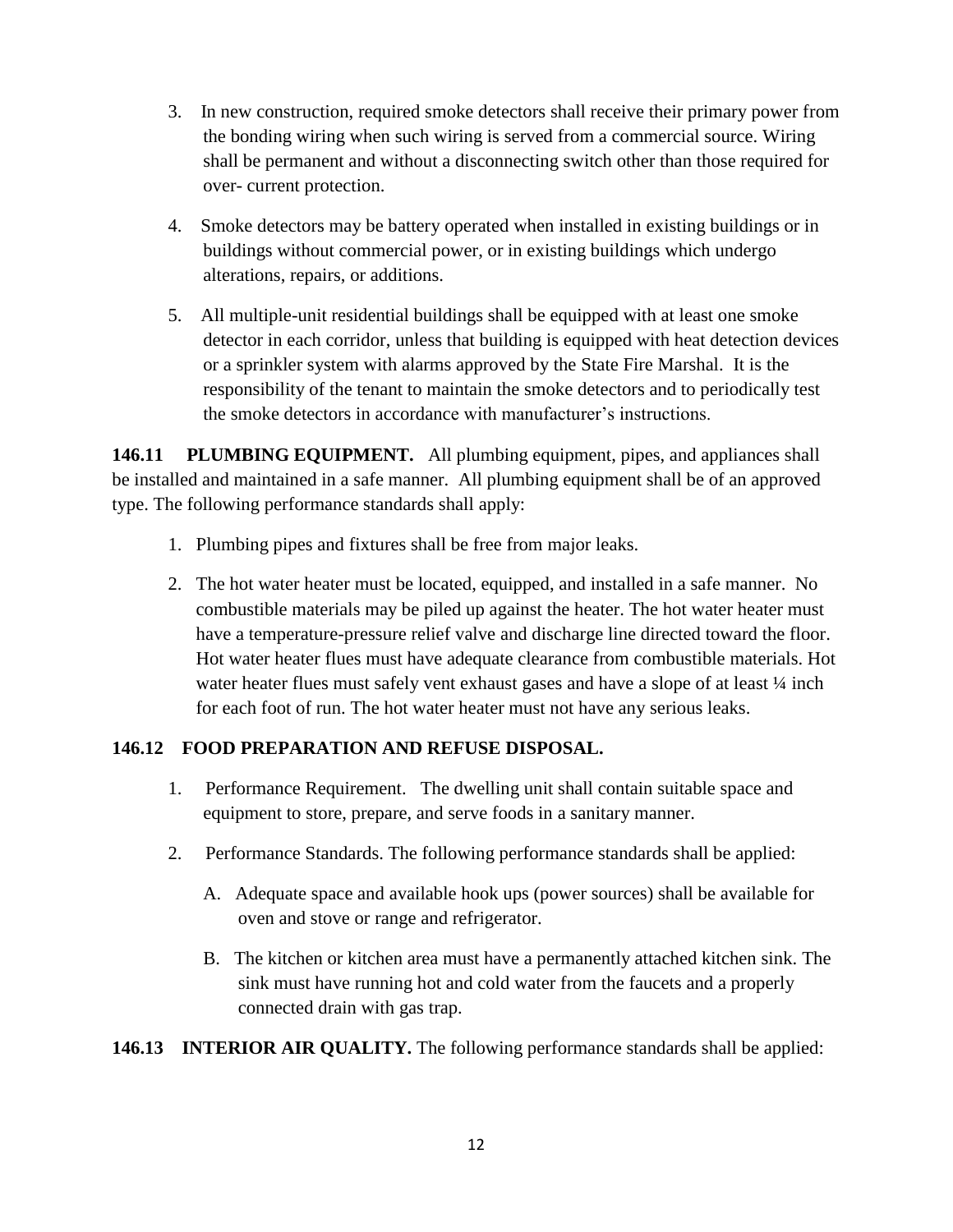- 1. The dwelling units shall be free from carbon monoxide, sewer gas, fuel gas, radon and formaldehyde in levels considered to be dangerous by the U.S. Environmental Protection Agency.
- 2. Bathroom areas must have either an openable window or a working exhaust vent system.

# **146.14 SANITARY FACILITIES.**

- 1. Acceptability Criteria. A flush toilet in a separate private room, a fixed basin with hot and cold running water, and a shower or tub with hot and cold running water shall be present in the dwelling unit, all in proper operating condition. These facilities shall utilize an approved public or private disposal system.
- 2. Performance Standards. The following performance standards shall be applied:
	- A. A flush toilet must be contained within the dwelling unit and available for the exclusive use of the occupants of the unit. Out-houses or facilities shared by occupants of other dwelling units are not acceptable. The toilet must allow for privacy.
	- B. The toilet must be in working condition. The toilet must have the following:
		- (1) Be connected to a water supply and sewer drain.
		- (2) Connections, vents and traps in sound condition. Connections, vents, and traps must not allow severe leakage of water or escape of gases.
	- C. The bathroom area must have a working permanently installed wash basin, and a working tub or shower. A kitchen sink is not acceptable, but a wash basin may be located separate from the other bathroom facilities including, but not limited to, in a hallway.
	- D. The wash basin and the tub or shower must be connected to a system that delivers hot and cold running water; connected to a drain with a gas trap; must not be clogged; and must not have connections that allow severe leakage of water or escape of sewer gases.
	- E. The sanitary facilities must be connected to the City sewer system or a private disposal system.

**146.15 SANITARY CONDITIONS.** The dwelling unit and its equipment shall be free from rats and severe infestation by mice or vermin including, but not limited to, roaches, as evidenced by vermin runs, large vermin holes, and droppings.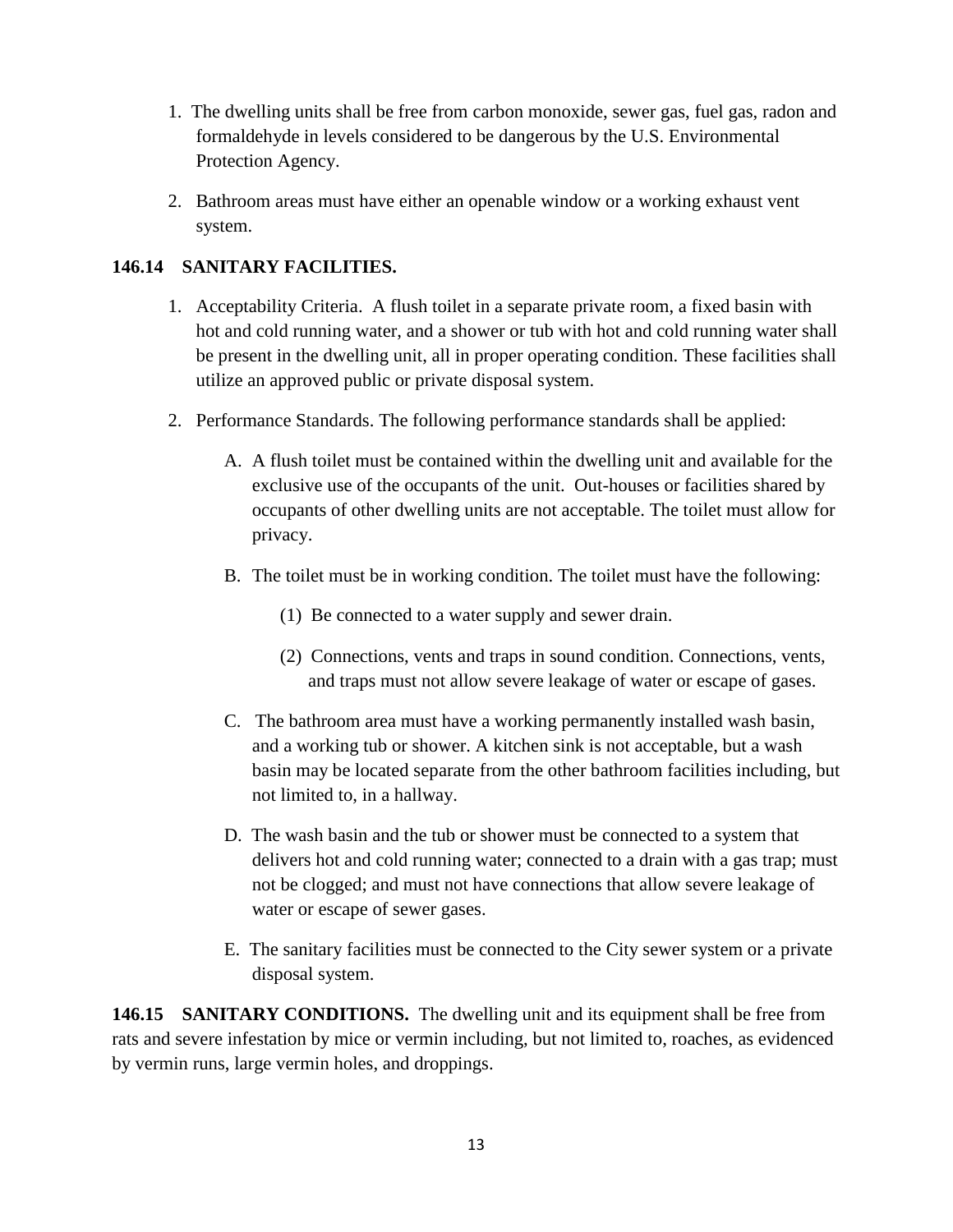**146.16 WATER SUPPLY.** The unit must be connected to the City water system or a private well.

**146.17 LEAD-BASED PAINT.** In all homes constructed prior to 1978 the pamphlet provided by Iowa Department of Health "How to protect Iowa Families" will be provided to owner/tenant of the property and the appropriate disclosure signed by whomever resides in the unit. This disclosure will be kept in the unit packet.

**146.18 THERMAL ENVIRONMENT.** The following performance standards shall be applied:

- 1. The heating system must be capable of delivering a constant temperature level of at least 65 degrees Fahrenheit, at a point three feet above the floor and three feet from an exterior wall in bedrooms, living room, kitchen, bathroom and all other rooms used for living.
- 2. Unvented fuel burning space heaters are unacceptable.
- 3. Oil burning systems must meet all of the following standards:
	- A. Fuel oil tanks must be raised up off of the floor on a stable base to prevent movement.
	- B. The fuel line must have a shut-off valve at the base of the tank to turn off the flow of fuel
	- C. Any fuel oil line that runs across the floor must be protected to prevent any damage.
- 4. Gas burning systems must meet all of the following standards:
	- A. No gas shall be stored on the premises except for units not served by the gas utility, in which case gas must be stored in propane tanks.
	- B. The furnace must have a manual shut-off device.
	- C. There shall be no storage of gasoline cans, gasoline burning engines or gasoline tanks in any living unit.
- 5. Combustible material must not be stored around the furnace by either the landlord or the tenant.
- 6. Fuel burning heating systems must be properly vented to the outside. The flue pipe and collar around it must be tight against the wall to prevent escape of fumes. There must be adequate clearance between the flue and any combustible materials.
- 7. The heating system must be properly installed.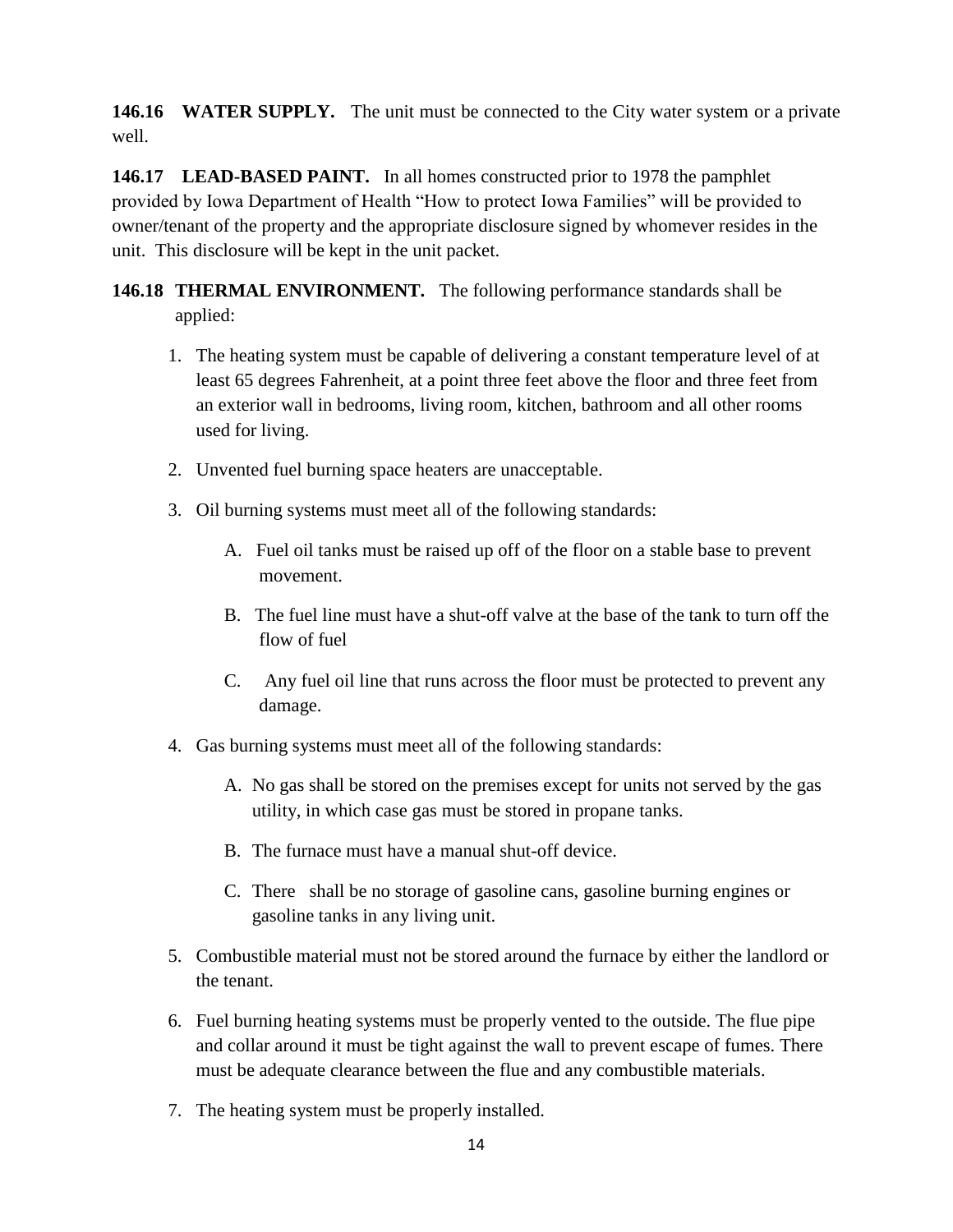- 8. The unit must be capable of being cooled by either some operable windows or working cooling equipment including, but not limited to, a central fan ventilation system, an evaporative cooling system, room or central air conditioning.
- **146.19 STRUCTURE AND MATERIALS.** The following performance standards shall be applied:
	- 1. Ceilings. Ceilings shall not have such serious defects that a potential exists for structural collapse.
	- 2. Floors. Floors shall not have such serious defects that a potential exists for structural collapse.
	- 3. Foundation. The foundation must be sound and free from hazards. The foundation must not contain any of the following features: evidence of major recent settling; large cracks or holes; severe leaning; large sections of crumbling brick, stone or concrete; undermining of footings, walls, posts or slab' major deterioration of wood support members due to water damage or termite or other insect damage.
	- 4. Stairs, Rails and Porches. Stairs, porches, balconies, or decks shall not have severe structural defects, including but not limited to broken, rotten or missing steps; absence of a handrail when there are four or more consecutive steps; absence of or insecure railings around a porch or balcony which is thirty (30) inches or more above the ground. Open guardrail and stair railings shall have intermediate rails or an ornamental pattern such that a sphere four inches in diameter cannot pass through. Steps leading to the dwelling unit which are not physically attached to the building, such as steps up a steep lawn from the sidewalk, must meet the performance standards set forth in this section. (For the purpose of this section, each riser in a flight constitutes a "step.")
	- 5. Roofs and Gutters. Roofs shall be sound and free from hazards, including but not limited to serious buckling or sagging that indicates the potential of structural collapse. Severe exterior defects to the roof may be identified by serious defects within the unit such as buckling or water damage. Gutters and downspouts shall not be deteriorated to the point that they cause significant amounts of water to enter the unit to the point of resulting in deterioration of the interior of the unit, including but not limited to rotting an exterior wall. The absence of gutters is not a violation.
	- 6. Exterior Walls. Exterior walls shall be sound and free from such hazards that would indicate imminent structural collapse.
	- 7. Chimneys. The chimney must not be seriously leaning or show evidence of deterioration or disintegration of its parts. The chimney must be capable of venting exhaust gases and smoke reasonably well.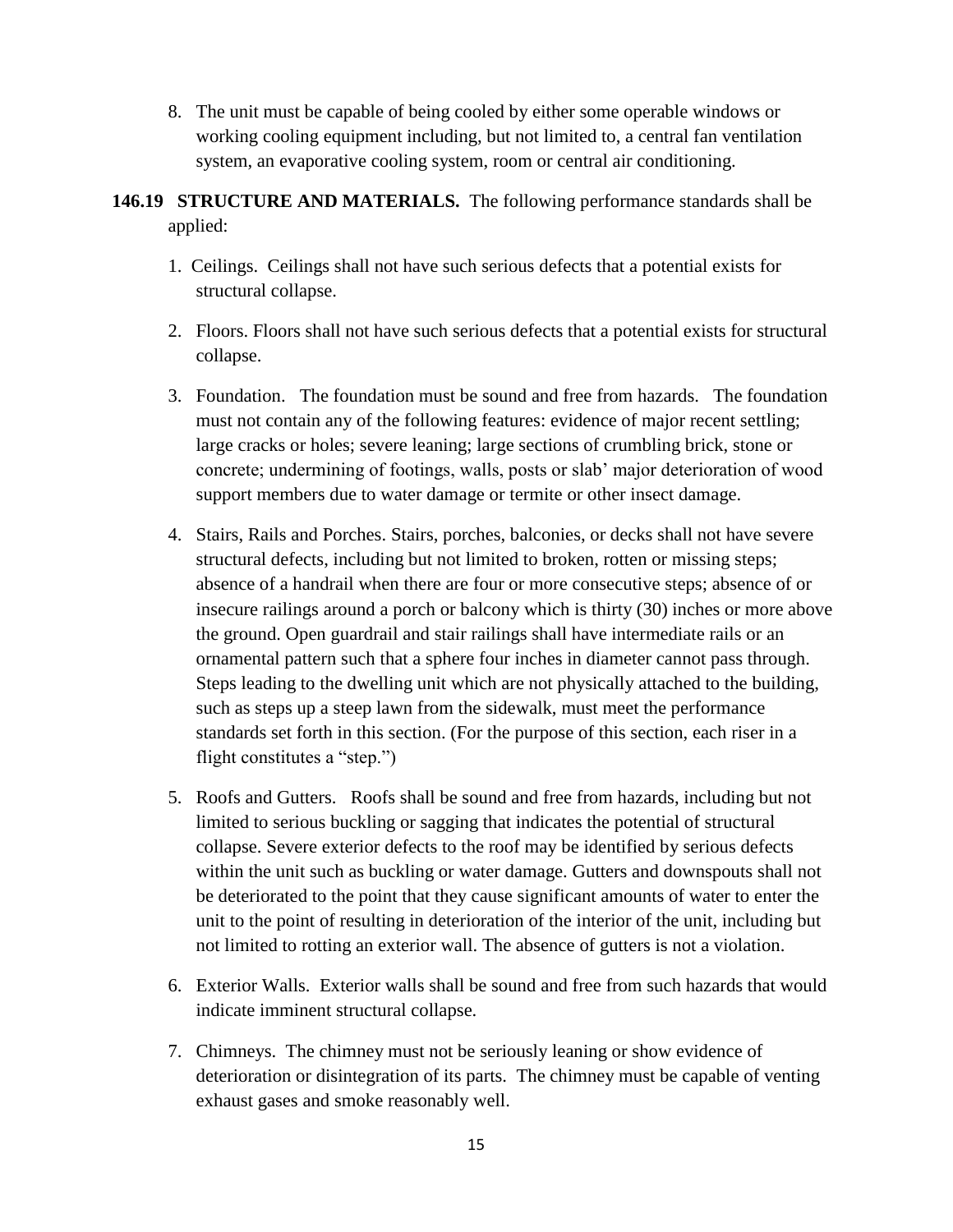- 8. Interior Stairs and Hallways. Interior stairs must be free from safety hazards to the occupants, including but not limit to: loose or broken steps or handrails on stairways; missing steps; or large numbers of vertical railings, including but not limited to balustrades missing. A handrail is required on sections of stairs with four or more consecutive steps and on unprotected heights like stairwells.
- 9. Elevators. Where elevators are in use, all elevators must have a current inspection certificate.
- 10. Manufactured/Mobile Home Tie Downs. If the rental unit is a mobile home, it must be securely tied down by the use of a tie-down device, anchor, beam or foundation bolt to prevent overturning, displacement, or other serious damage during a windstorm.

# **146.20 SPACE AND SECURITY.** The following performance standards shall be applied:

- 1. The dwelling unit must have at least one sleeping room for each two adults of the unit.
- 2. The following fixtures must be lockable and unlockable: windows and doors that open to the outside or to a common public hall. "Lockable" means a door or window that has a properly working lock, or is designed not to be opened such as a picture window.

**146.21 SITE AND NEIGHBORHOOD.** The site in and around the dwelling unit must be reasonable free from conditions which seriously and continuously endanger the health and safety of the resident. Such conditions include (but are not limited to) other buildings on the property that pose serious hazards, such as dilapidated shed, garage, or other out-buildings with potential for structural collapse.

**146.22 CERTIFICATION OF INSPECTED HOUSING.** Whenever the Housing Inspector has inspected or caused to be inspected any dwelling unit and has determined that the dwelling unit is in compliance with the provisions of this Housing Code, a certificate of inspected housing shall be issued to the owner or the agent of the dwelling unit.

**146.23 CONFLICT WITH ORDINANCES.** In any case where a provision of this chapter is found to be in conflict with the provision of any zoning, building, fire, safety or health ordinance or code of the City or State existing on the effective date of this chapter, the provision which establishes the higher standard for the promotion and protection of the health and safety of the people shall prevail. In any case where a provision of this chapter is found to be in conflict with a provision of any ordinance or code of the City existing on the effective date of this chapter which establishes a lower standard for the promotion and protection of the health and safety of the people, the provisions of this chapter shall be deemed to prevail, and such other ordinances or